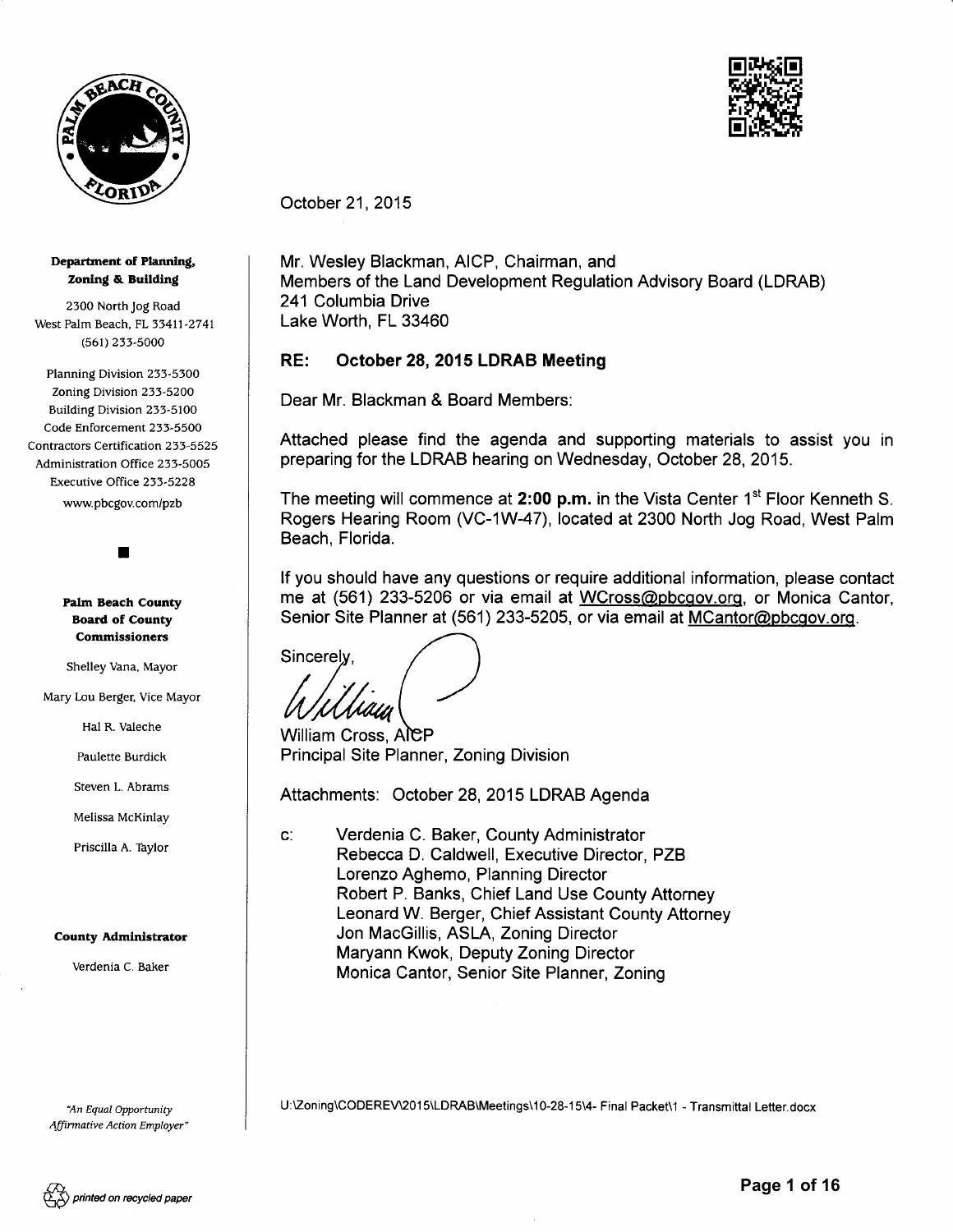### **PALM BEACH COUNTY**

### **LAND DEVELOPMENT REGULATION ADVISORY BOARD (LDRAB)**

### **OCTOBER 28, 2015**

### **BOARD MEMBERS**

**Wesley Blackman, AICP, Chair** (PBC Planning Congress)

**David Carpenter, RLA, Vice Chair** (District 2)

**Daniel J. Walesky** (Gold Coast Builders Assoc.) **James M. Brake** (Member at Large/Alternate)

**Joni Brinkman** (Palm Beach League of Cities) **Leo Plevy** (Member at Large/Alternate)

**Michael J. Peragine** (District 1) **Terrence N. Bailey** (Florida Engineering Society) **Barbara Katz** (District 3) **Jerome I. Baumoehl** (American Institute of Architects) **James Knight** (District 4) **Tommy B. Strowd** (Environmental Organization) **Lori Vinikoor** (District 5) **Frank Gulisano** (Realtor's Assoc. of the Palm Beaches) **Stuart R. Fischer** (District 6) **Gary Rayman** (Fl. Surveying and Mapping Society) **Henry D. Studstill,** (District 7) **Vacant** (Association Gen. Cont. of America)

### **Board of County Commissioners**

**Shelley Vana, Mayor, District 3**

**Mary Lou Berger, Vice Mayor, District 5**

**Hal R. Valeche Commissioner, District 1**

**Paulette Burdick Commissioner, District 2**

**Steven L. Abrams, Commissioner, District 4**

**Melissa McKinlay Commissioner, District 6**

**Priscilla A. Taylor Commissioner, District 7**

**Verdenia Baker County Administrator**



"An Equal Opportunity – Affirmative Action Employer" 2300 North Jog Road, West Palm Beach, Florida 33411 (561) 233-5200

U:\Zoning\CODEREV\2015\LDRAB\Meetings\10-28-15\4- Final Packet\2 - Coverpage.docx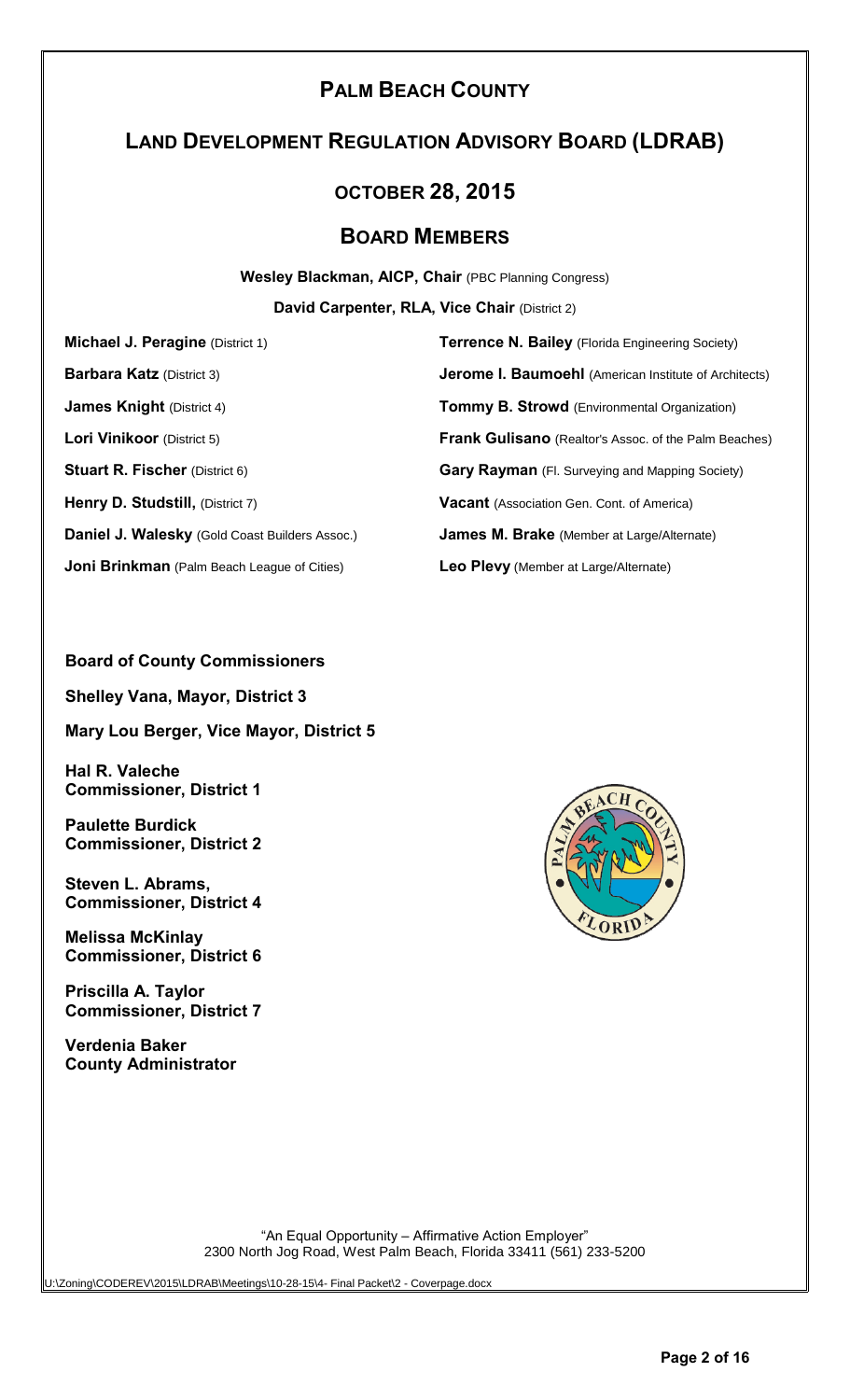

### **LAND DEVELOPMENT REGULATION ADVISORY BOARD (LDRAB)**

### **WEDNESDAY, OCTOBER 28, 2015 AGENDA 2300 NORTH JOG ROAD**

KEN ROGERS HEARING ROOM - 1 $^{\mathrm{ST}}$  Floor (VC-1W-47)

2:00 P.M.

### **A. CALL TO ORDER/CONVENE AS LDRAB**

- 1. Roll Call
- 2. Additions, Substitutions and Deletions
- 3. Motion to Adopt Agenda
- 4. Adoption of September 30, 2015 Minutes (Exhibit A)

### **B. ULDC AMENDMENTS**

- 1. Exhibit B Art. 8.H.2, Billboards
- 2. Exhibit C Northlake Boulevard Overlay Zone (NBOZ)

### **C. PUBLIC COMMENTS**

### **D. STAFF COMMENTS**

- 1. Public and Civic URP Subcommittee rescheduled to Nov. 9, 2015
- 2. October 28, 2015 BCC Direction on PIA for Agricultural Recycling
- 3. December 9, 2015 LDRAB Meeting

### **E. ADJOURN**

U:\Zoning\CODEREV\2015\LDRAB\Meetings\10-28-15\4- Final Packet\3 - Agenda.docx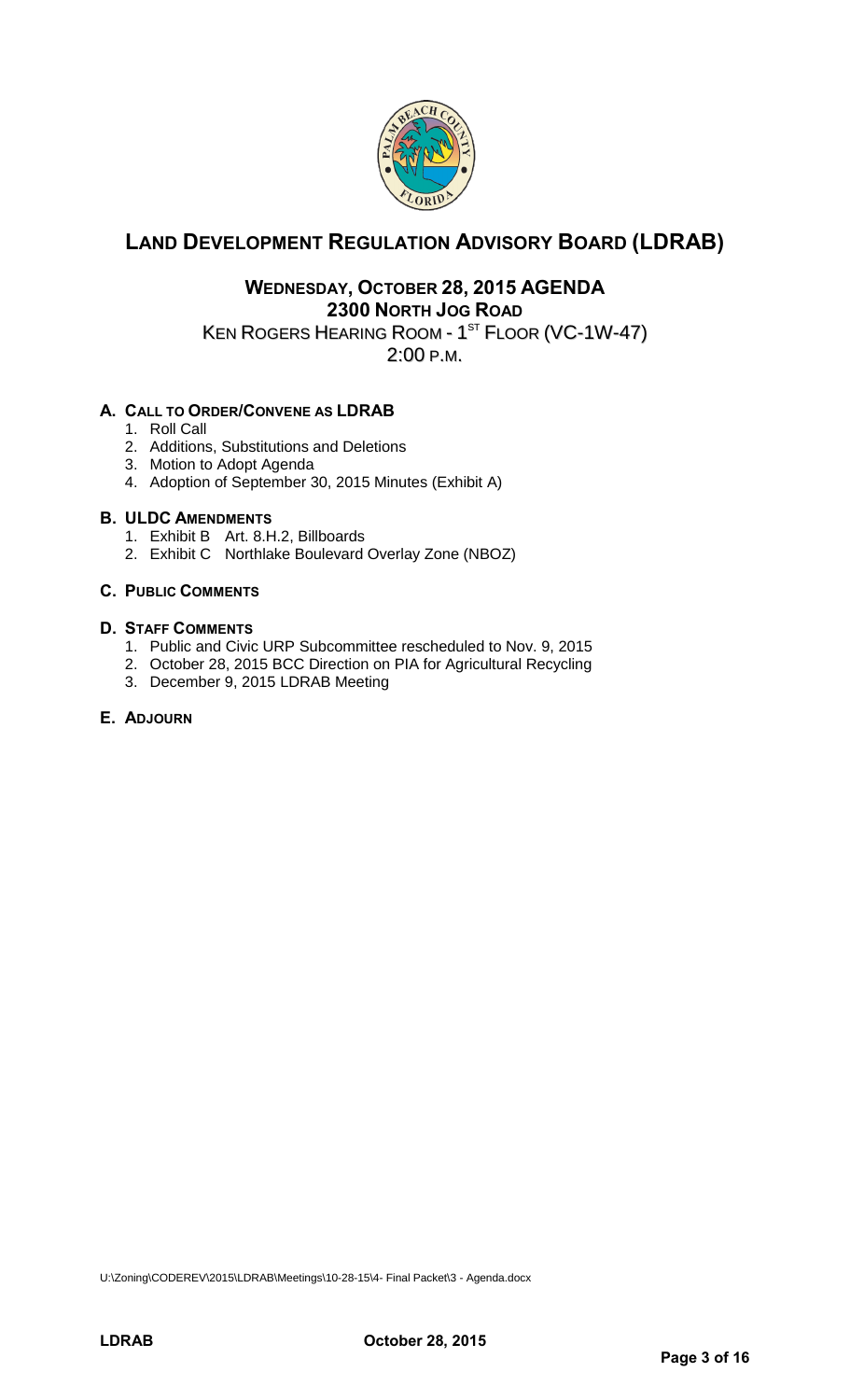### **PALM BEACH COUNTY LAND DEVELOPMENT REGULATION ADVISORY BOARD (LDRAB)**

(Updated 10-22-15)

#### **Minutes of September 30, 2015 Meeting**

On Wednesday, September 30, 2015 the Palm Beach County Land Development Regulation Advisory Board (LDRAB), met in the Ken Rogers Hearing Room, (VC-1W-47), at 2300 North Jog Road, West Palm Beach, Florida.

### **A. Call to Order/Convene as LDRAB**

### **1. Roll Call**

Chair Wes Blackman called the meeting to order at 2:03 p.m. Zona Case, Code Revision Zoning Technician, called the roll.

#### **Members Present: 15 Members Absent: 2**

Wesley Blackman (PBC Planning Congress) Jim Knight (District 4)<br>David Carpenter, Vice Chair (District 2) James Brake (Member At Large, Alt.) David Carpenter, Vice Chair (District 2) Michael J. Peragine (District 1) Barbara Katz (District 3) **Vacancies: 1**<br>
Lori Vinikoor (District 5) (Assoc. Gener Stuart R. Fischer (District 6) Henry Studstill (District 7) **County Staff Present** \* Daniel J. Walesky (Gold Coast Build. Assoc.) Leonard Berger, Chief Joni Brinkman (League of Cities) Jon MacGillis, Zoning Director Terrence Bailey (Florida Eng. Society) John Rupertus, Senior Planner, Planning Jerome Baumoehl (AIA) William Cross, Principal Site Planner, Zoning Tommy B. Strowd (Environmental Org.) Monica Cantor, Senior Site Planner Frank Gulisano (PBC Board of Realtors) Zona Case, Zoning Technician, Zoning Gary Rayman (Fl. Surveying & Mapping Soc.) Leo Plevy (Member at Large, Alt.)

(Assoc. General Contractors of America)

Leonard Berger, Chief Assistant County Attorney

#### **2. Additions, Substitutions, and Deletions**  Mr. Blackman noted that there were no additions, substitutions or deletions.

### **3. Motion to Adopt Agenda**

Motion to adopt the agenda by Ms. Vinikoor, seconded by Mr. Carpenter. Motion passed (14**\*** - 0).

#### **4. Adoption of July 22, 2015 Minutes (Exhibit A)**  Motion to adopt by Ms. Vinikoor, seconded by Ms. Katz. Motion passed (14**\*** - 0).

**\*** Daniel Walesky arrives at 2:05 p.m.

### **B. ULDC AMENDMENTS**

#### **1**. **Exhibit B - Art 2.A.1.J, Notification**

Ms. Cantor explained that this was a minor amendment to clarify that public notices are to be posted in accordance with specifications in the Zoning Technical Manual to ensure uniformity.

Motion by Mr. Gulisano, seconded by Mr. Carpenter. Motion passed (15 - 0).

### **2. Exhibit C - Agriculture Recycling Privately Initiated Amendment (PIA)**

Mr. Cross explained that the Privately Initiated Amendment process was established to facilitate a cursory review of a code amendment that might be presented to the BCC for their consideration and direction.

He highlighted several of the key points outlined in the staff report, as follows:

- Over the years various jurisdictions have made attemps to address equestrian waste disposal in Palm Beach County.
- Due to the industrial characteristics associated with the recycling of equestrian waste using the technology highlighted in the applicant's request, the use is classified as a Recyling Plant, which is limited to industrial zoning districts.
- The applicant obtained a Class B Conditional use approval for a Recycling Plant to be located in the Light Industrial (IL) zoning district, however the applicant was unable to close on the property.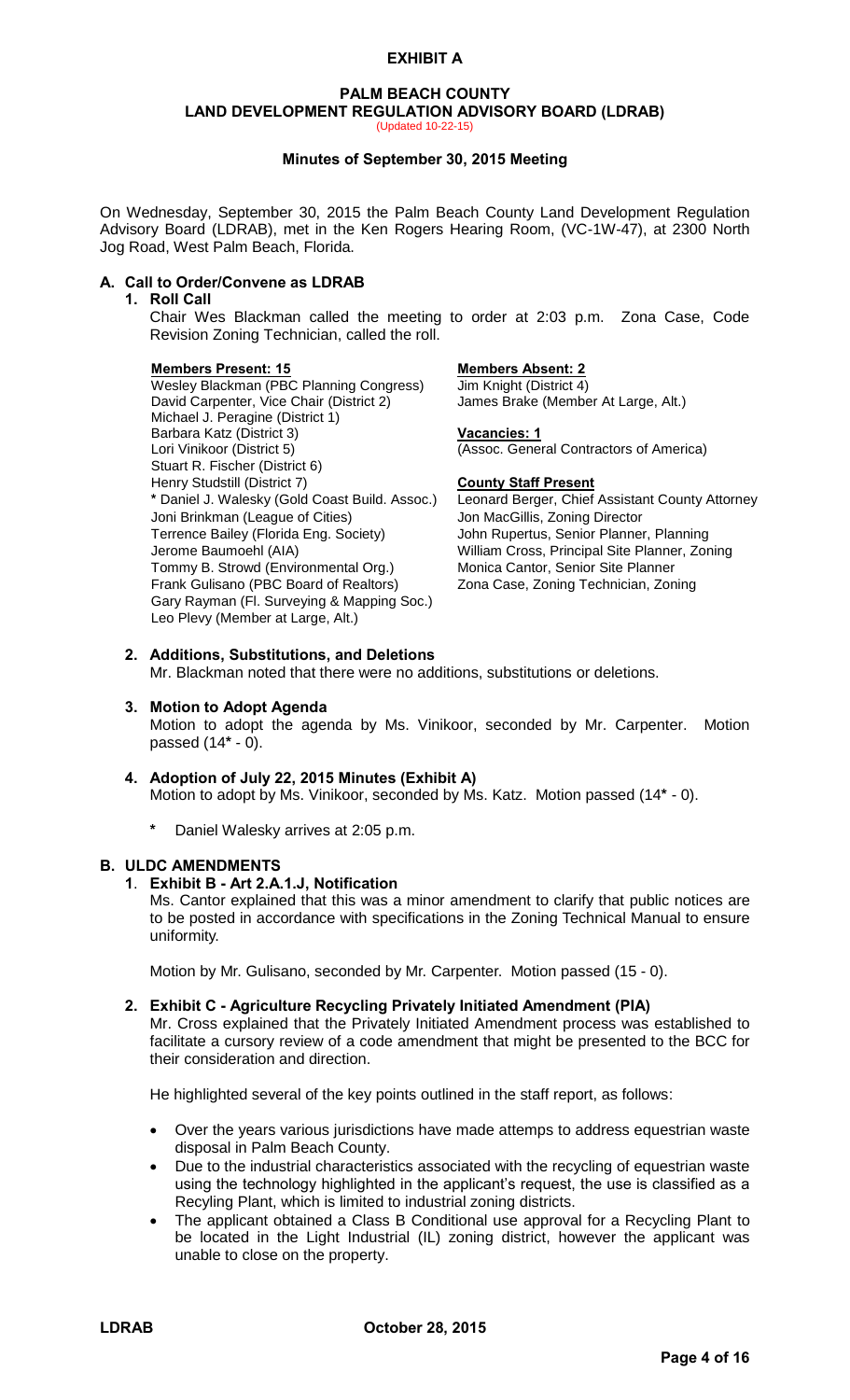### **PALM BEACH COUNTY**

**LAND DEVELOPMENT REGULATION ADVISORY BOARD (LDRAB)** 

(Updated 10-22-15)

### **Minutes of September 30, 2015 Meeting**

- Clarified that the use is not considered an agricultural use and noted concerns with request to allow in the Agriculture Production (AP) zoning district, which equates to the Everglades Agricultural Area (EAA). A map of the EAA was delineated onscreen.
- Outlined similar concerns with request to allow in the Agricultural Residential (AR) zoning district, confirming if initiated the applicant's proposal to work with Zoning staff to develop standards to mitigate any adverse impact on adjacent properties.
- Zoning does not recommend initiating the amendment at this time, but has noted some areas that would have to be addressed if it were permitted in the future.

The Chairman requested clarification of the question before the Board: to consider the application and convey to the BCC whether the Board wishes to consider it in further detail for a formal amendment in the future. Mr. Cross affirmed and added that the proposal will be presented at the October BCC Zoning Hearing, and if initiated, would be brought back to the LDRAB.

Mr. Kevin McGinley of Land Research Management Inc., representing the applicant, Equine Bedding of Florida, summarized as follows:

- $\triangleright$  Presently there is no property under contract in relation to this particular amendment.
- $\triangleright$  He understands that a Recycling Plant is currently permitted in industrial zoning districts, but requires a minimum of 5 acres. He opined that there were insufficient industrial locations available in the County.
- $\triangleright$  Many committees and sub-committees have met on the waste issue over the years without a solution, and the need to find a place still exists.
- $\triangleright$  The system pasteurizes the bedding and produces a clean marketable product, the method is dry, there is no by-product, nothing gets flushed, it is selfcontained, quiet and all done indoors. It makes sense to have it close to the equestrian waste sources.
- $\triangleright$  The intention of the application is to get the Board's recommendation, to move the discussion forward and get it to a forum where it can be thoroughly discussed so a long term solution can be found. Currently haulers and trucks spread the waste over properties in the agricultural areas.
- $\triangleright$  This is an agricultural waste and it belongs in the agricultural areas and there is enough need for this in the Wellington, Loxahatchee and Palm Beach County areas to effect that type of change. Thought should be given to finding where the process can be carried out most effectively in an agricultural area. It may not be in the AP as this is the Everglades Agricultural Area. We were hoping to get the AR and the AGR, the Ag reserve areas, those to me make the most sense. He cited Chipping and Mulching being allowed in the Ag Reserve areas AR and AGR with DRO approval and that process is not agricultural.

In the discussion that followed, members of the Board made the following comments:

- Ms. Vinikoor was of the view that the plant should not be in the AR as it is a processing plant and does not belong in a residential area.
- Ms. Katz supported Ms. Vinikoor's statement and recommended more time to study before making a decision on how to proceed.
- Mr. Blackman was concerned that the language written for this particular amendment might lock out competing technologies, thus limiting others.

Mr. McGinley affirmed that this is not a specific request but just the right to ask the BCC.

- Ms. Brinkman opined that the proposed use is both good and green. She suggested that rather than having to find industrial properties, effort should be made to accommodate by protecting residences in the agricultural area.
- Mr. Carpenter agreed that the use is good and suggested that perhaps Wellington could find a place in their jurisdiction.
- Ms. Vinikoor added her concern about drugs given to horses getting into the environment. The only way she could recommend is if it is kept away from the AR and AGR. The AP zoning district is more suitable.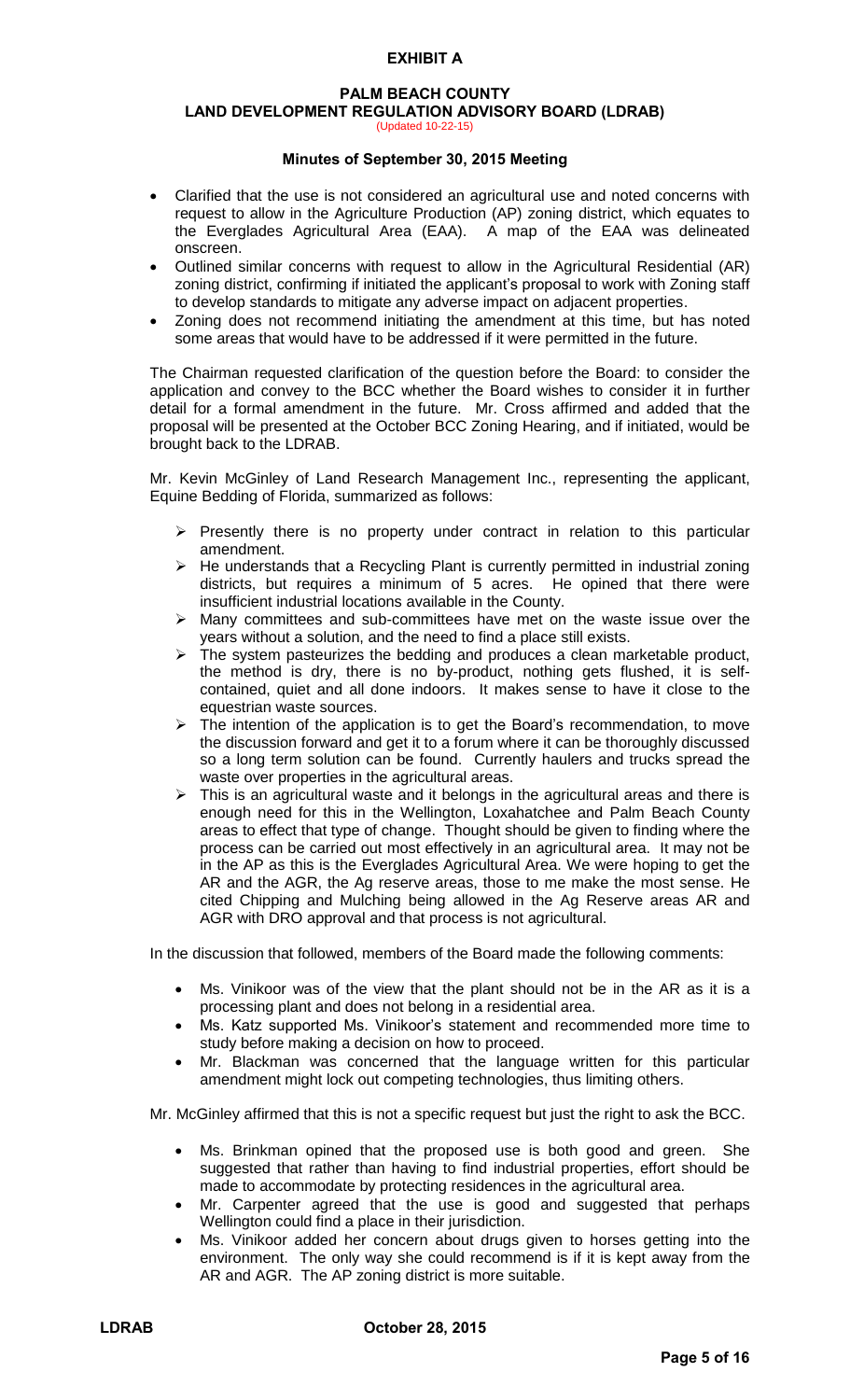#### **PALM BEACH COUNTY LAND DEVELOPMENT REGULATION ADVISORY BOARD (LDRAB)**  (Updated 10-22-15)

### **Minutes of September 30, 2015 Meeting**

 Mr. Bailey suggested keeping it in the IL for consistency with industries using chemicals, also there would be more inspections, and adjusting the acreage criterion to less than 5 acres which would make more sites available and help to keep it out of the farm areas. Mr. MacGillis was of the view that such a criterion could be established.

Mr. Chip Coulter, Managing partner for Greenscene Agritek (GSA) South Florida (aka Equine Bedding of Florida), elaborated on the process that was outlined by Mr. McGinley. He emphasized that no chemicals are involved, it is a proprietary dry process, after pasteurization no chemicals remain and 8 years of testing have had good results from all over the country.

- Mr. Wallesky said that some industries are already in the AP and he favored looking at it in that district but not in the AR. Mr. Cross responded that the desire is to stem the increase of new uses in that area.
- Ms. Brinkman supported looking at it further as it is a problem and a solution should be found. Wellington equestrian community brings in a lot of money to the County.

Motion to support staff by Mr. Gulisano, seconded by Ms. Katz. There was a discussion on the motion

Ms. Caldwell clarified that if the Board supports staff's recommendation they would recommend not to support it in the AP and AR, and that the recommendation would not preclude Zoning from looking at it in the Use Regulations Project. As Mr. Bailey suggested, look at what can be done to increase site locations. Zoning is not against it totally.

The Chairman clarified the Motion: not to consider in the Agricultural Production and Agricultural Residential districts and to consider reducing minimum acreage requirements in the Light Industrial (IL) district, as part of the Use Regulations Project. Motion passed (9 – 6). Messrs. Blackman, Rayman, Fischer, Walesky, Plevy and Ms. Brinkman voted Nay.

### **C. PUBLIC COMMENTS**

There were no public comments.

### **D. STAFF COMMENTS**

#### **1**. **Digital Signage Pilot Project**

Mr. Cross explained that a Power Point presentation was made to the BCC to broach the topic of digital signage. The BCC directed staff to prepare additional backup to initiate amendments to allow for a limited introduction of digital signage as a pilot project for limited areas within the Urban Redevelopment Area (URA). Digital billboards will not be considered at this time. In 2 to 3 months Zoning will update the Board and if the results are satisfactory, the amendment will go forward. After a year or more, staff will provide an update to the BCC to determine if the pilot project shuld be expanded or discontinued. If expanded, staff advised that the hiring of a consultant would be recommended.

#### **2. Amendment Round 2015-02**

Mr. Cross advised that the initiation of Round 2015-02 was postponed. He highlighted a few of the amendments staff were proposing to initiate, including amendments to the Northlake Boulevard Overlay Zone (NBOZ), Article 18 Flood Plain Management, and and update to the County's Billboard Ordinance, which relates to the Billboard settlement agreement, which he briefly explained. He further elaborated that the NBOZ amendments would establish a waiver process to bring the County more in line with how the other partner jurisdictions evaluate redevelopment within the corridor.

#### **3. Landscape Subcommittee**

Ms. Cantor invited new Board Member Stuart Fischer, to join the Landscape Sub-Committe. Mr. Fischer accepted. Motion to nominate by Ms. Katz, seconded by Mr. Carpenter. Motion passed (15 - 0).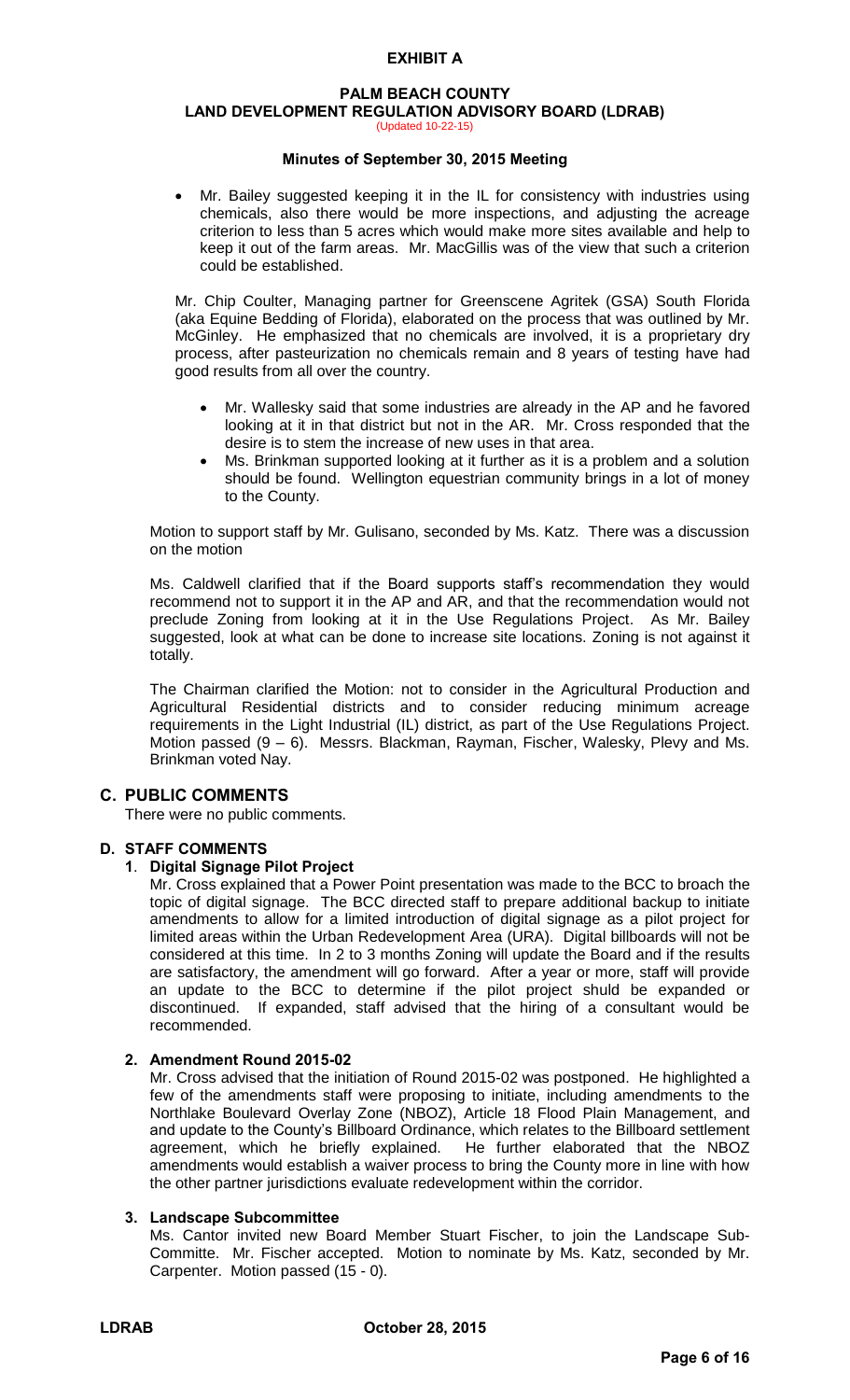### **PALM BEACH COUNTY LAND DEVELOPMENT REGULATION ADVISORY BOARD (LDRAB)**

(Updated 10-22-15)

### **Minutes of September 30, 2015 Meeting**

### **4. AGR Contiguity and Indian Trail Groves PUD**

Mr. Cross reminded members that AGR Contiguity amendment is scheduled for adoption on October 26, 2015. He also advised that the LDRAB may be asked to convene a special meeting in December to review the Privately Initiated Amendment for Indian Trail Groves.

### **E. ADJOURN**

The Land Development Regulation Advisory Board meeting adjourned at 3:03 p.m.

Recorded tapes of all LDRAB meeting are kept on file in the Palm Beach County Zoning/Code Revision office and can be requested by contacting the Code Revision Section at (561) 233-5213.

Minutes drafted by:

Zona Case, Zoning Technician **Date** 

U:\Zoning\CODEREV\2015\LDRAB\Meetings\10-28-15\4- Final Packet\Exh. A - September 30, 2015 Minutes.docx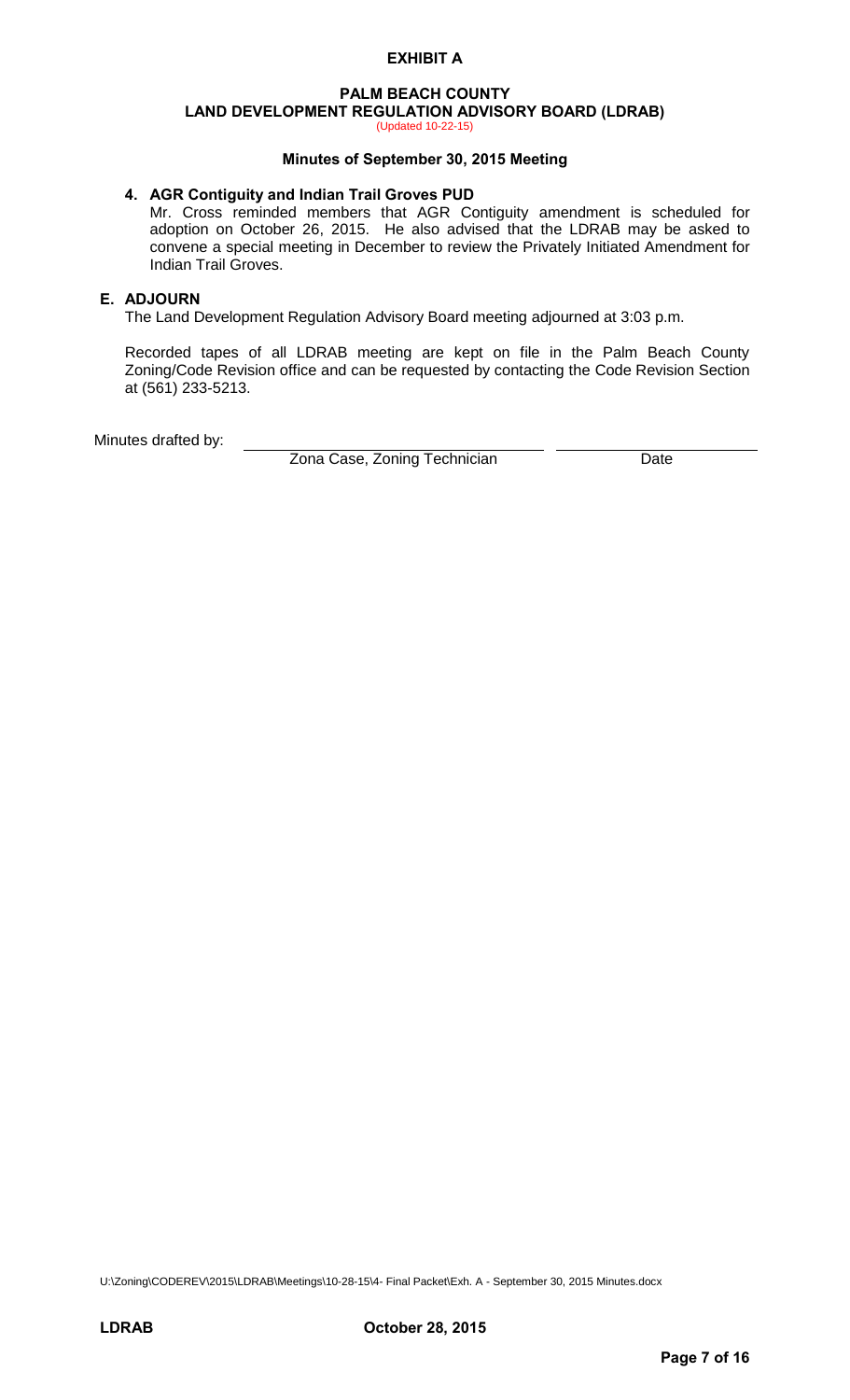### **ART. 8.H.2, BILLBOARDS SUMMARY OF AMENDMENTS**

**(Updated 10-21-15)**

 $\frac{1}{2}$ 3

#### 2 **Part 1. ULDC Art. 8.H.2, Billboards (pages 36 to 40 of 40), is hereby amended as follows:**

**Reason for amendments:** [County Attorney/Zoning] Eliminate reference to settlement agreement since it will expire on February 6, 2016; and, clarify the billboard special permit process for maintenance requiring building permits, demolition, relocation, and replacement of billboards.

#### 4 **CHAPTER H OFF-SITE SIGNS**

#### 5 **Section 2 Billboards**

### 6 **A. Purpose and Intent**

It is the purpose and intent of the BCC to restrict prohibit billboards and similar off-site signs in 8 order to improve the aesthetic appearance of unincorporated PBC and. It is also the purpose and 9 intent of the BCC to remove and amortize all billboards and similar large off-site signs in order to 10 cure minimize the visual and aesthetic degradation caused by these structures and to achieve the 11 goal of an aesthetically improved built environment. It is the purpose and intent of this Section to 12 leave the regulations that were adopted consistent with the Billboard Stipulated Settlement 13 Agreement in place after the expiration of the agreement. Existing billboards with valid billboard 14 registrations permits may be relocated or replaced subject to the requirements of this Section. 15 No new billboards are permitted in unincorporated Palm Beach County other than those relocated 16 **or replaced pursuant to this Section.** 

#### 17 **B. WCRAO Prohibitions**

18 Billboard signs are prohibited in the WCRAO<sub>r</sub> unless existing as of January 10, 2004 and the 19 subject of a valid billboard registration permit-issued pursuant to this Section. Billboards may not 20 be relocated within the WCRAO. at the time of this amendment and identified in the stipulated 21 billboard settlement agreement, [Art. 8.H.2, Billboards.](http://epzb/uldc/LinkToSectionLink.asp?bookmark_seq=2779) **[Ord. 2006-004]**

- 22 1. Each billboard company shall be provided with a complete copy of the 1988 billboard 23 inventory.
- 24 24 2. The 1988 billboard inventory shall be revised by each billboard company to reflect the current 25 **Status of billboards it owns or controls.**
- 26 3. The revised billboard inventory shall include the location, height, size, and number of 27 billboard faces.

### 28 **C. Annual Billboard Registration Renewal Registration Permits**

The Zoning Division shall establish a system of billboard registration permits. The 1998 Billboard 30 inventory of registered billboards is required to be renewed annually by the respective owner(s) in 31 A registration permit shall be issued for each billboard not to be removed pursuant to the billboard 32 stipulated settlement agreement. Billboard registration permits shall be issued as special permits, 33 as provided in [Article 2.D.2, Special Permit.](http://www.co.palm-beach.fl.us/epzb/uldc/LinkToSectionLink.asp?bookmark_seq=170) Billboard registration permits shall be issued as 34 provided below.

- 35 1. An application for a billboard registration permit shall include the following information:
- 36 **a. name, address, and telephone number of the billboard company owning or controlling the** 37 billboard;
- 38 b. name of applicant;
- 39 **c. agent's authorization for the applicant to act on behalf of a billboard company;**
- 40 d. location, height, number of sign faces, and size of sign faces; and
- 41 e. permit number or other acceptable evidence the billboard was lawfully erected.
- 42 2. Billboard registration permits shall be issued annually.

43 3. Applications for initial billboard registration permits shall be submitted no later than January 1, 44 1998 with the exception of registration permits for lawfully erected billboards located on 45 federal aid primary highways. Applications for permits for the unregistered billboards on 46 federal aid primary highways described above shall be submitted no later than January 10, 47 2004.

- 48 4. Billboard registration permits shall be valid for a period of one year and shall be renewed 49 **annually upon compliance** with the terms of this Section<sub>-</sub> and the billboard stipulated 450 50 settlement agreement.
- 51 51. Renewals for billboard registrations permits shall be submitted by the Billboard Owners at 52 least 60 days prior to expiration date of the existing registration Permit. The Owners have the 53 responsibility to notify the County of any billboards that have been annexed or are otherwise 54 removed from the registration list in a format acceptable to the Zoning Director.
- 62. PBC may establish charge a fee of \$50.00 by resolution in the Official Schedule of Fees to be<br>Fe see that the renewal of each registered Billboard, for the issuance of each billboard 56 charged for the renewal of each registered Billboard. for the issuance of 57 registration permit. This fee may be increased by the BCC from time to time.

58 73. Billboard registration permits shall be transferable if ownership of the billboard or Billboard 59 Company changes.

#### **Notes:**

#### Underlined indicates new text.

Stricken indicates text to be deleted. *Stricken and italicized* means text to be totally or partially relocated. If being relocated destination is noted in bolded brackets **[Relocated to: ]**.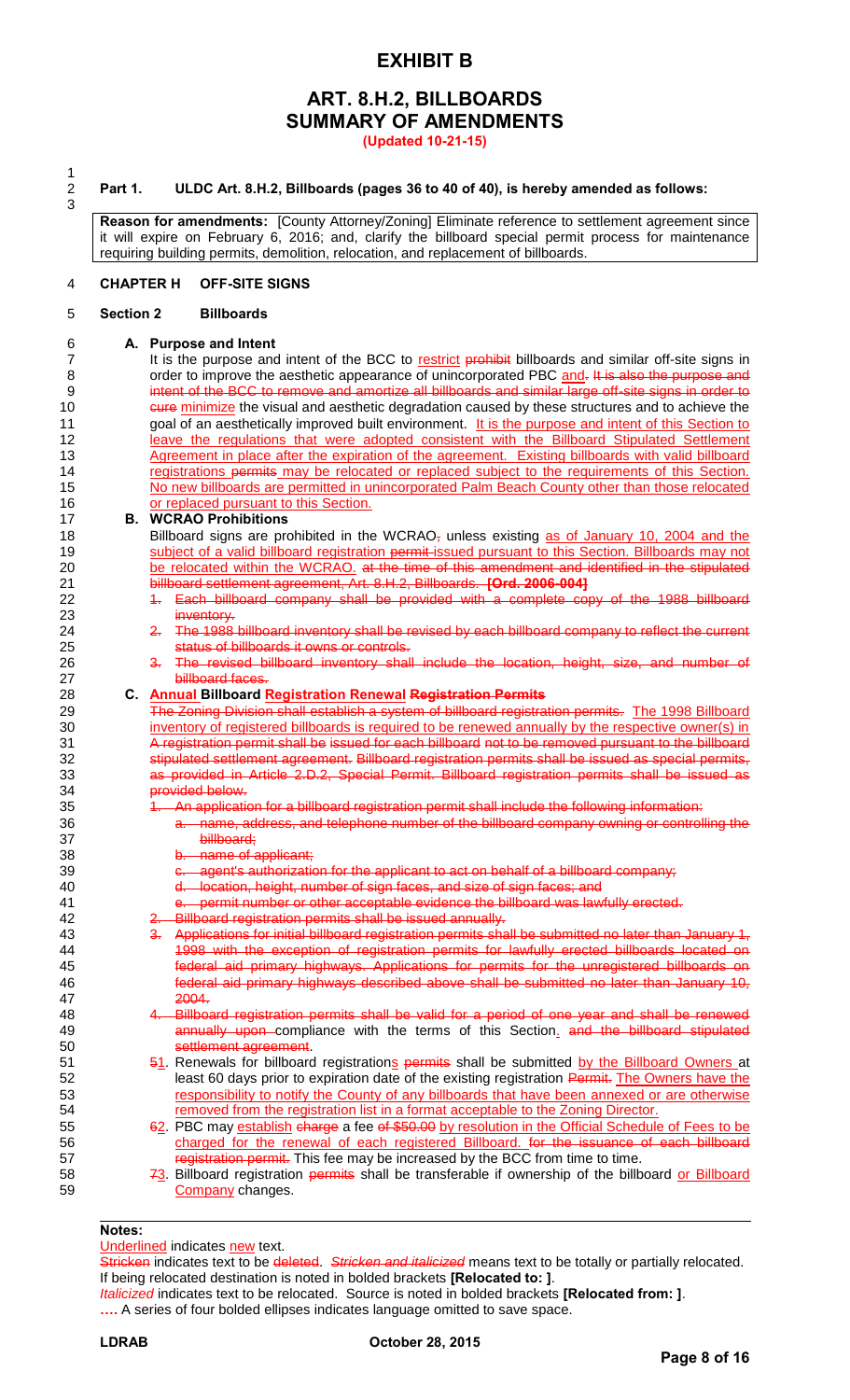### **ART. 8.H.2, BILLBOARDS SUMMARY OF AMENDMENTS**

**(Updated 10-21-15)**

| 84. This billboard registration system shall not require "tagging" of the billboards structure by the                                                                             |
|-----------------------------------------------------------------------------------------------------------------------------------------------------------------------------------|
| owner. of the Bbillboard structure.<br>95. Violations                                                                                                                             |
| a. If a permit-registration holder fails to submit fees required by this <b>s</b> Section prior to or upon                                                                        |
| the annual expiration date, PZB shall:                                                                                                                                            |
| Immediately issue a notice of violation as specified below; and<br>1)                                                                                                             |
| Suspend acceptance of any applications for Special Permit for demolition, relocation,<br>2)<br>replacement, or maintenance of billboards off-premises signs from the same         |
| registration permit holder. No new Special Ppermit applications shall be accepted                                                                                                 |
| from the same permit holder until final resolution of any disputes arising from the                                                                                               |
| PZB's actions.                                                                                                                                                                    |
| b. In the event that disputes arise regarding the amount of annual license fees charged, the                                                                                      |
| permit holder may establish an escrow account into which he/she shall pay an amount                                                                                               |
| equal to that portion of fees and other charges assessed by PZB which is in dispute. PZB<br>shall be named as the beneficiary of the escrow account. This escrow account shall be |
| established prior to the annual expiration date and shall remain in effect until final                                                                                            |
| resolution of the dispute. Affected billboards off-premises signs shall continue to be                                                                                            |
| treated as illegal signs; however, as long as the escrow account remains in effect, they                                                                                          |
| shall not be removed as provided in this subsection.                                                                                                                              |
| The notice of violation in accordance with Article 10.B.1.A, shall be sent by certified mail,<br>C.                                                                               |
| return receipt requested. At a minimum, it shall:<br>Indicate the total amount of annual fees due.<br>1)                                                                          |
| Indicate that the registration permit holder has 30 days from the date of mailing in<br>2)                                                                                        |
| which to pay the total fee due.                                                                                                                                                   |
| Assess an additional delinquency fee equal to 25 percent of the amount due.<br>3)                                                                                                 |
| Inform the registration permit holder that failure to pay all required fees within the<br>4)                                                                                      |
| time allowed shall constitute a violation of this chapter Section and his/her billboard                                                                                           |
| off-premises signs shall thereupon be considered to be illegal.<br>Inform the registration permit holder of the process established by this chapter for the<br>5)                 |
| removal of illegal signs.                                                                                                                                                         |
| Inform the registration permit holder of his right to appeal the action of PZB, as<br>6)                                                                                          |
| provided in this subsection.                                                                                                                                                      |
| d. A copy of the notice of violation may also be prominently affixed to each billboard off-                                                                                       |
| premises sign.<br>D. Billboard Owners Not Party to the Stipulated Settlement Agreement                                                                                            |
| Any firm or individual owning billboards may become eligible to utilize the provisions of this                                                                                    |
| Section provided they execute an agreement consistent with the stipulated billboard settlement                                                                                    |
| agreement. Such firms or individuals shall execute an agreement as approved by the County                                                                                         |
| Attorney's Office.                                                                                                                                                                |
| E. Removal of Billboard Sign Faces<br>Each billboard company that has signed or agreed to the stipulated billboard settlement                                                     |
| agreement, or similar agreement as approved by the County Attorney, shall permanently remove                                                                                      |
| ten percent of the total of sign faces it owns or controls. Billboard companies that have signed the                                                                              |
| stipulated settlement agreement shall remove the sign faces within one year following adoption of                                                                                 |
| this amendment to the ULDC. Billboard companies that execute an agreement approved by the                                                                                         |
| County Attorney shall remove the sign faces within one year following execution of the                                                                                            |
| agreement.<br>The total amount of sign faces to be removed shall be calculated utilizing the billboard<br>$+$                                                                     |
| inventory. The sign faces shall be removed utilizing the procedure set forth below.                                                                                               |
| 2. The sign faces to be removed shall be identified in Exhibit "A" of the billboard stipulated                                                                                    |
| settlement agreement or similar agreement. However, the sign faces to be removed as                                                                                               |
| identified in Exhibit "A" may be substituted for reasons established in the stipulated billboard                                                                                  |
| settlement agreement.                                                                                                                                                             |
| 3. The Building Division, with the written approval of the Zoning Division, shall issue a<br>demolition permit for each sign face to be removed.                                  |
| 4. The demolition permit shall be in a form prepared by the Zoning Division, and shall include                                                                                    |
| the location, permit number, name of billboard company, and date when such sign face is to                                                                                        |
| be removed.                                                                                                                                                                       |
| 5. Each billboard company shall provide a statement, in a form approved by the PBC Attorney's                                                                                     |
| Office, certifying the removal of a sign face. Removal of the sign face shall include the entire<br>billboard structure.                                                          |
| DF. Demolition, Relocation, Replacement or Maintenance of Billboards                                                                                                              |
| Billboards maintenance requiring building permits, and billboard demolition, may be relocated                                                                                     |
| relocation, or replacement shall be subject to the provisions of the billboard stipulated settlement                                                                              |
| agreement or similar agreement. Billboard relocation shall occur as indicated below:                                                                                              |
|                                                                                                                                                                                   |

### **Notes:**

#### Underlined indicates new text.

Stricken indicates text to be deleted. *Stricken and italicized* means text to be totally or partially relocated. If being relocated destination is noted in bolded brackets **[Relocated to: ]**.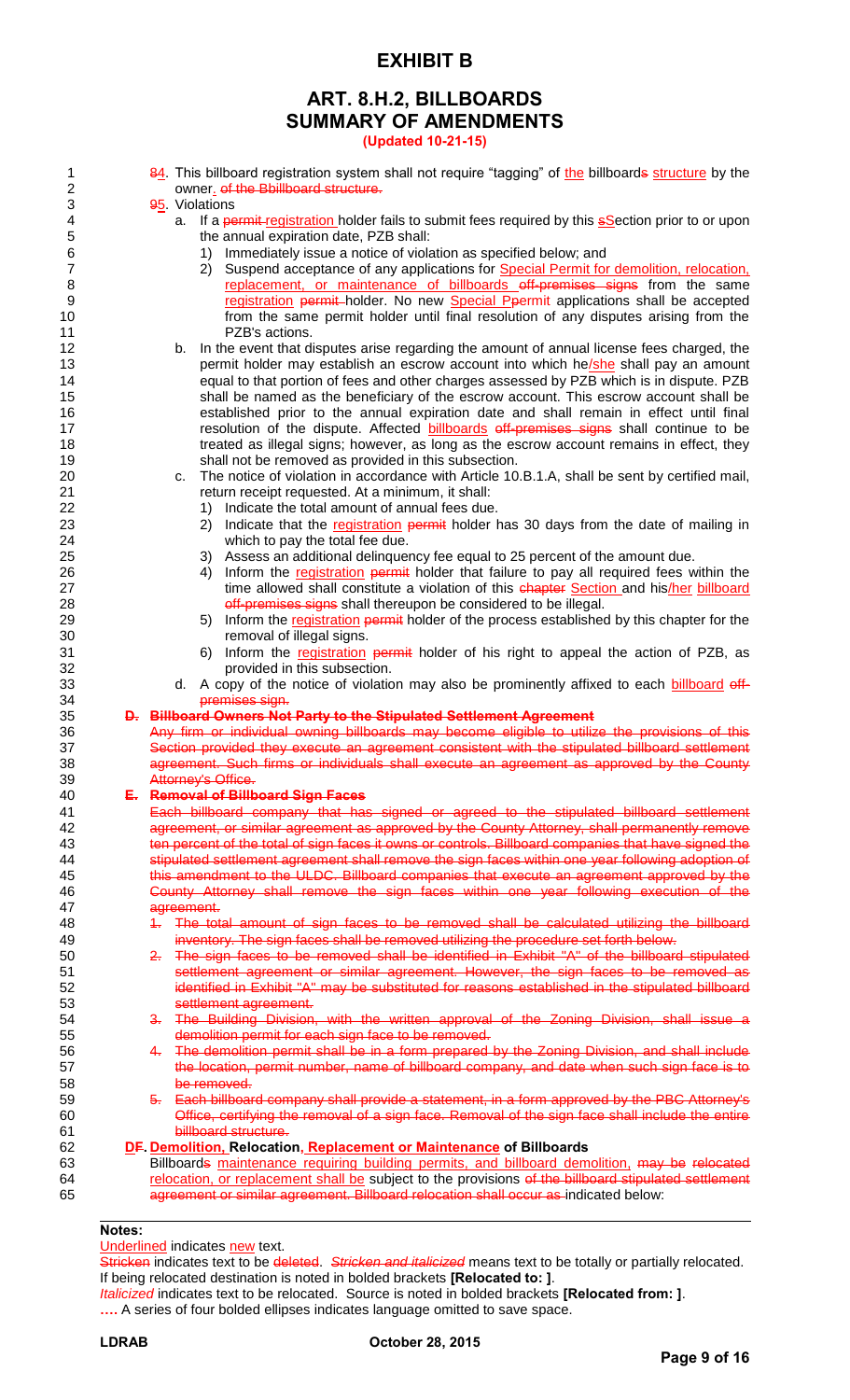### **ART. 8.H.2, BILLBOARDS SUMMARY OF AMENDMENTS**

**(Updated 10-21-15)**

| 1                       | <u>1.</u>      | <b>Submittal Process</b>                                                                                   |
|-------------------------|----------------|------------------------------------------------------------------------------------------------------------|
| $\overline{2}$          | $\ddagger$     | A billboard company shall submit an application for a Special Permit to notify the Zoning                  |
| $\sqrt{3}$              |                | Division requesting its intent for demolition, relocation, replacement, or maintenance of a                |
| $\overline{\mathbf{4}}$ |                | billboard in the format acceptable to the Zoning Director. in writing of its intent to relocate a          |
| 5                       |                | billboard. The application written notification shall be submitted provided at least 30 days               |
| $\,6$                   |                | prior to the requested intended date for the Special Permit-of demolition and relocation,                  |
| $\overline{7}$          |                | unless otherwise waived by the Zoning Director. Each Special Permit application shall include              |
| 8                       |                | the registration issued in 1998 that is associated with the subject billboard.                             |
| 9                       |                | 2. Each billboard to be relocated shall be assigned a billboard registration permit. The Zoning            |
| 10                      |                | Division shall verify the request for relocation, subject to the billboard stipulated settlement           |
| 11                      |                | agreement. Upon verification of the request for relocation, the Building Division shall issue a            |
| 12                      |                | demolition permit for removal of the affected billboard.                                                   |
| 13                      |                | 2. Demolition                                                                                              |
| 14                      |                | a3. For each billboard demolished, demolition Special Permit issued by the Zoning Division,                |
| 15                      |                | a the billboard company owner shall also submit an application to the Building Division                    |
| 16                      |                | requesting a provide verification of the demolition permit. The application shall include                  |
| 17                      |                | the Zoning Division's Demolition Special Permit. Upon demolition of the billboard, aA                      |
| 18                      |                | Certificate of Completion of Demolition from issued by the Building Division shall act as                  |
| 19                      |                | the verification of the demolition. A copy of the Certificate of Completion shall be                       |
| 20                      |                | submitted to the Zoning Division. [Ord. 2005 - 002]                                                        |
| 21                      |                | b4. Each billboard demolished subject to this Section may be relocated. The combination of a               |
| 22                      |                | proof of billboard registration from the Zoning Division, a billboard demolition <i>sSpecial</i>           |
| 23                      |                | <b>PPermit from the Zoning Division, and a Certificate of Completion of Demolition from the</b>            |
| 24                      |                | Building Division shall be required prior to submitting application for a billboard relocation             |
| 25                      |                | <b>s</b> Special <i>p</i> Permit. [Ord. 2005 - 002]                                                        |
| 26                      |                | $c$ 5. A billboard relocation $s$ Special $p$ Permit application shall be submitted within four years      |
| 27                      |                | from the issuance of the Certificate of Completion of demolition from the Building                         |
| 28                      |                | Division. The relocation of the billboard shall be confirmed with a Building Department                    |
| 29                      |                | Certificate of Completion submitted to the Zoning Division no later than the end of the fifth              |
| 30                      |                | year. Failure of the applicant to submit to the Zoning Division the Certificate of                         |
| 31                      |                | Completion from the Building Division for the relocation of the billboard by the end of the                |
| 32                      |                | fifth year, or by date specified in a condition of approval in the sSpecial pPermit, shall                 |
| 33                      |                | result in the relocation sSpecial pPermit becoming null and void. This requirement shall                   |
| 34                      |                | not be applicable to previously completed billboard relocations. [Ord. 2005 - 002]                         |
| 35                      | 3 <sub>1</sub> | Relocation                                                                                                 |
| 36                      |                | ae. A billboard relocation sSpecial pPermit permit shall allow construction of a billboard with            |
| 37                      |                | the same or lesser number of faces as contained on the demolished billboard. Two                           |
| 38                      |                | relocated single face, single billboard structures may be combined into a new two-face                     |
| 39                      |                | billboard structure.                                                                                       |
| 40                      |                | $b^2$ . A relocated billboard may be constructed only within the following comprehensive plan              |
| 41                      |                | land use categories: "CH" (Commercial High), "CL" (Commercial Low), or "I" (Industrial).                   |
| 42                      |                | c8. Within the CH, CL, and I future land use plan categories, a relocated billboard may only               |
| 43                      |                | be located within the following zoning districts: CG, CC, IL, IG, MUPD, and PIPD.                          |
| 44                      |                | $d9$ . Any billboard proposed for relocation within a conditional use, planned development, or             |
| 45                      |                | similar project with an approved signage plan shall obtain approval for the relocation from                |
| 46                      |                | the BCC, which shall retain the same discretion it exercised when granting the original                    |
| 47                      |                | development approval. If the billboard relocation requires modification of a signage plan                  |
| 48                      |                | that does not require BCC approval, the relocation shall be approved by the DRO,                           |
| 49                      |                | subject to the requirements of this Section and the billboard stipulated settlement                        |
| 50                      |                | agreement                                                                                                  |
| 51                      |                | e <sup>10</sup> . Relocation of a billboard to a PDD shall comply with the height and setback requirements |
| 52                      |                | for structures approved in the master plan. If modification of signage located within a                    |
| 53                      |                | PDD does not require BCC approval, such modification of signage shall be approved by                       |
| 54                      |                | the DRO.                                                                                                   |
| 55                      |                | f44. A relocated billboard shall not be relocated on property assigned a residential,                      |
| 56                      |                | agricultural, or conservation zoning designation. For the purposes of this Section,                        |
|                         |                |                                                                                                            |
|                         |                |                                                                                                            |
|                         |                | residential, agricultural, and conservation zoning districts shall be as described in the                  |
|                         |                | billboard stipulated settlement agreement. are the corresponding zoning districts to the                   |
| 57<br>58<br>59          |                | residential, agricultural, or conservation FLU designations as indicated in Tables 3.A.3.B.                |
| 60                      |                | and, 3.A.3.C. of the ULDC. For purposes of this Section, Traditional Development Districts                 |
|                         |                | are considered residential districts. Billboards may not be relocated to property assigned                 |
|                         |                | a Traditional Development District. Billboards may not be relocated to the residential,                    |
| 61<br>62<br>63          |                | recreational and civic pods of a PIPD.                                                                     |
|                         |                |                                                                                                            |
|                         |                |                                                                                                            |

**Notes:** 

Underlined indicates new text.

Stricken indicates text to be deleted. *Stricken and italicized* means text to be totally or partially relocated. If being relocated destination is noted in bolded brackets **[Relocated to: ]**.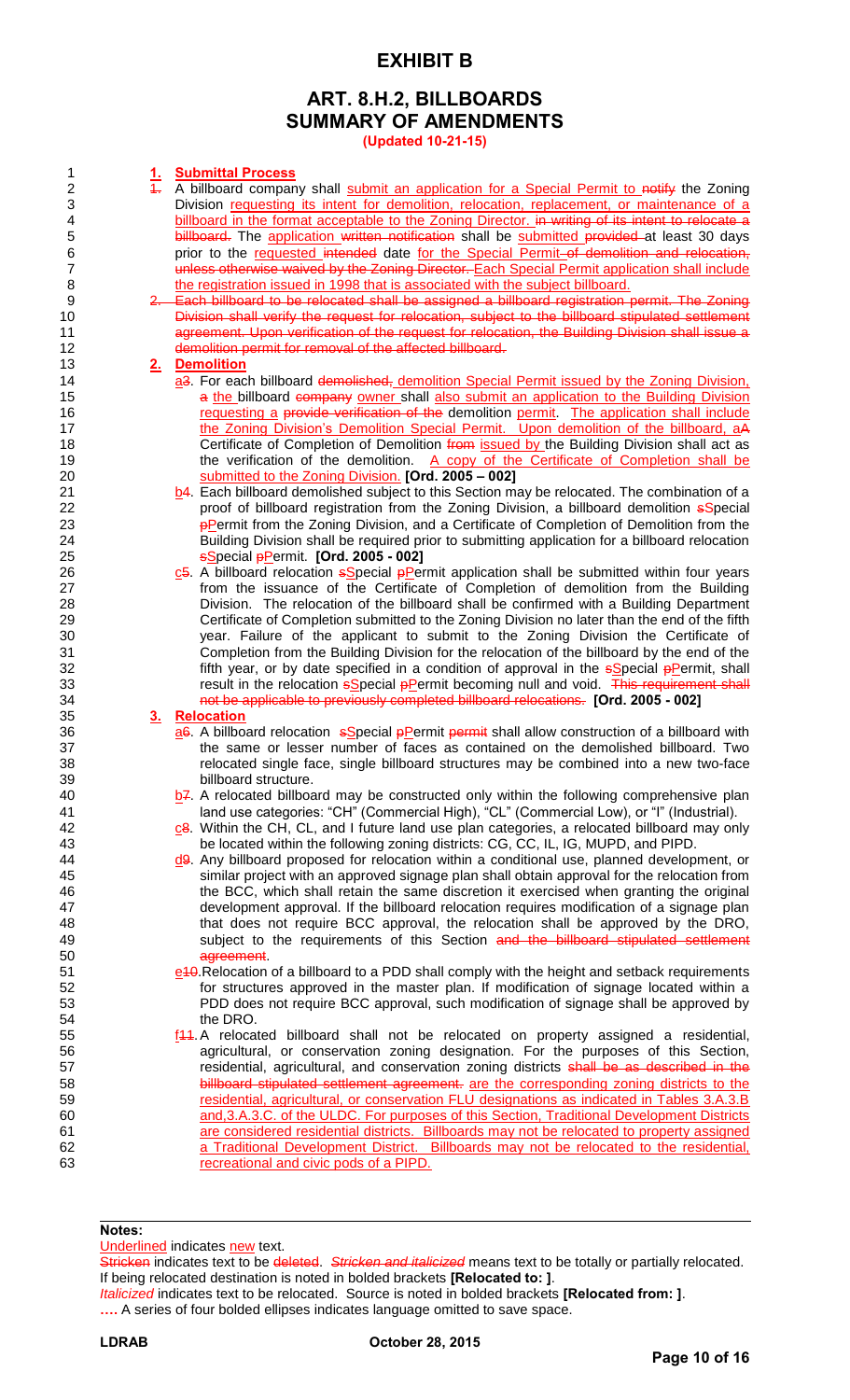### **ART. 8.H.2, BILLBOARDS SUMMARY OF AMENDMENTS**

**(Updated 10-21-15)**

- 1 g12.All relocated billboards shall be located within an area containing a front dimension<br>2 containing at least 500 linear feet. This linear dimension may include property abutting a 2 containing at least 500 linear feet. This linear dimension may include property abutting a 3 public R-O-W.
- 4 https://educated billboard shall not exceed 40 feet above finished grade,
- 5 excluding temporary embellishments.<br>6 i<sup>14</sup>4. A relocated billboard shall comply with i44. A relocated billboard shall comply with the setbacks listed below:
	-
- 7 1)a. Front: the lesser of 15 feet or the required district setback.<br>8 2) B. Side: the lesser of the billboard's previous setback or the region 8 2)b. Side: the lesser of the billboard's previous setback or the required district setback.<br>
9 30 Rear: the lesser of the billboard's previous setback or the required district setback.
	- $3$ ) $\epsilon$ . Rear: the lesser of the billboard's previous setback or the required district setback.
- 10  $\frac{4}{4}$ d. Side corner: the lesser of the billboard's previous setback or the required district 11 setback. If applicable, the required district side corner setback may be reduced to 15 12 feet when the specific lot configuration makes relocation of the sign structure 13 impossible based on application of the required district setback.
- 14  $j45$ . A relocated billboard shall not be constructed within a lateral distance of at least 250 feet 15 of any residential zoning district located on the same side of the street. The lateral 16 distance shall be measured along the street R-O-W, and shall include public R-O-W. This 17 **17 requirement shall supersede any other setback requirements established by this Section.** 18 k<sup>16</sup>.When a relocated billboard will be placed on a public R-O-W which:
- 19 10 1) $\frac{1}{2}$ a. is designated by PBC for an ultimate width of 120 feet less, and,

20 20 2)b. abuts a residential zoning district across the street, then a residential "clear zone" 21 **Shall be established.** 

- 22 **147.** The "clear zone" shall extend at least 170 feet from the front setback of the billboard. 23 The "clear zone" shall be the public R-O-W. Any portion of the "clear zone" located within 24 the abutting residential district shall not contain any existing or proposed residential use. 25  $\frac{m}{48}$ . When a relocated billboard will be placed on a public R-O-W which:
- 26 1)a. is designated by PBC for an ultimate width of more than 120 feet but less than 170 27 feet, and,
- 28  $\frac{2}{b}$  abuts a residential zoning district across the street;
	-
- 29  $\frac{3}{4}$ c. then a residential "clear zone" shall be established;<br>30  $\frac{4}{8}$ the "clear zone" shall extend at least 170 feet from 4)d. the "clear zone" shall extend at least 170 feet from the front setback of the billboard. 31 The "clear zone" shall be include the public R-O-W. Any portion of the "clear zone" 32 located within the abutting residential district shall not contain any existing or 33 proposed residential use.
- 34 n19.When a relocated billboard will be placed on a public R-O-W which:
	- $1$ ) $a$  is designated by PBC for an ultimate width of more than 170 feet, and;
- $36$  2)b-abuts a residential zoning district across the street, then a residential "clear zone" is 37 not required.
- 38  $Q^2\theta$ . For the purposes of this Section, a residential "clear zone" may include such uses as 39 landscaping, perimeter buffers, vegetation preservation areas, drainage facilities, roads, 40 recreational areas, and similar nonresidential uses.
- 41 **p24.**A relocated billboard shall not be placed within 120 feet of any residential zoning district 42 located across from, but not directly abutting, a public R-O-W. For the purposes of this 43 Section, the 120 feet distance shall be measured from the rear of the billboard to the 44 section of the residential zoning district. nearest point of the residential zoning district.
- 45 q<sup>22</sup>. For relocated billboards, the setback shall be measured from the property line.
- 46 r23. A billboard shall not be relocated to a site on a road with an R-O-W width of less than 80 47 feet.

48 24. The number of billboards to be relocated during any 12-month period shall be limited by the 49 stipulated billboard settlement agreement.

50 s25.A minimum separation of at least 500 feet from any other existing or relocated billboard 51 that is not on the same structure must be maintained.

### 52 **4G. Billboard Replacement**

- A replacement for an existing billboard may be constructed consistent with the provisions of 54 this Section.
- 55 a<sup>4</sup>. Shall be located within the permitted billboard location.
- 56 b2. A replacement billboard shall remain on the same side of the public R-O-W.
- 57 c3. Existing billboard or the setbacks provided by the zoning district.
- $\frac{d}{dx}$ . For replacement billboards, the front setback shall be measured from the property line.
- 59 **e5.** A replacement billboard may be constructed at the same or lesser height of the existing 60 billboard.
- 61  $\frac{f}{6}$ . The sign face or faces of the replacement billboard shall not exceed the size of the sign 62 face or faces of the existing billboard.
- 63 g7. A replacement billboard shall contain the same number, or lesser number, of sign faces 64 as the existing billboard.

### **Notes:**

Underlined indicates new text.

Stricken indicates text to be deleted. *Stricken and italicized* means text to be totally or partially relocated. If being relocated destination is noted in bolded brackets **[Relocated to: ]**.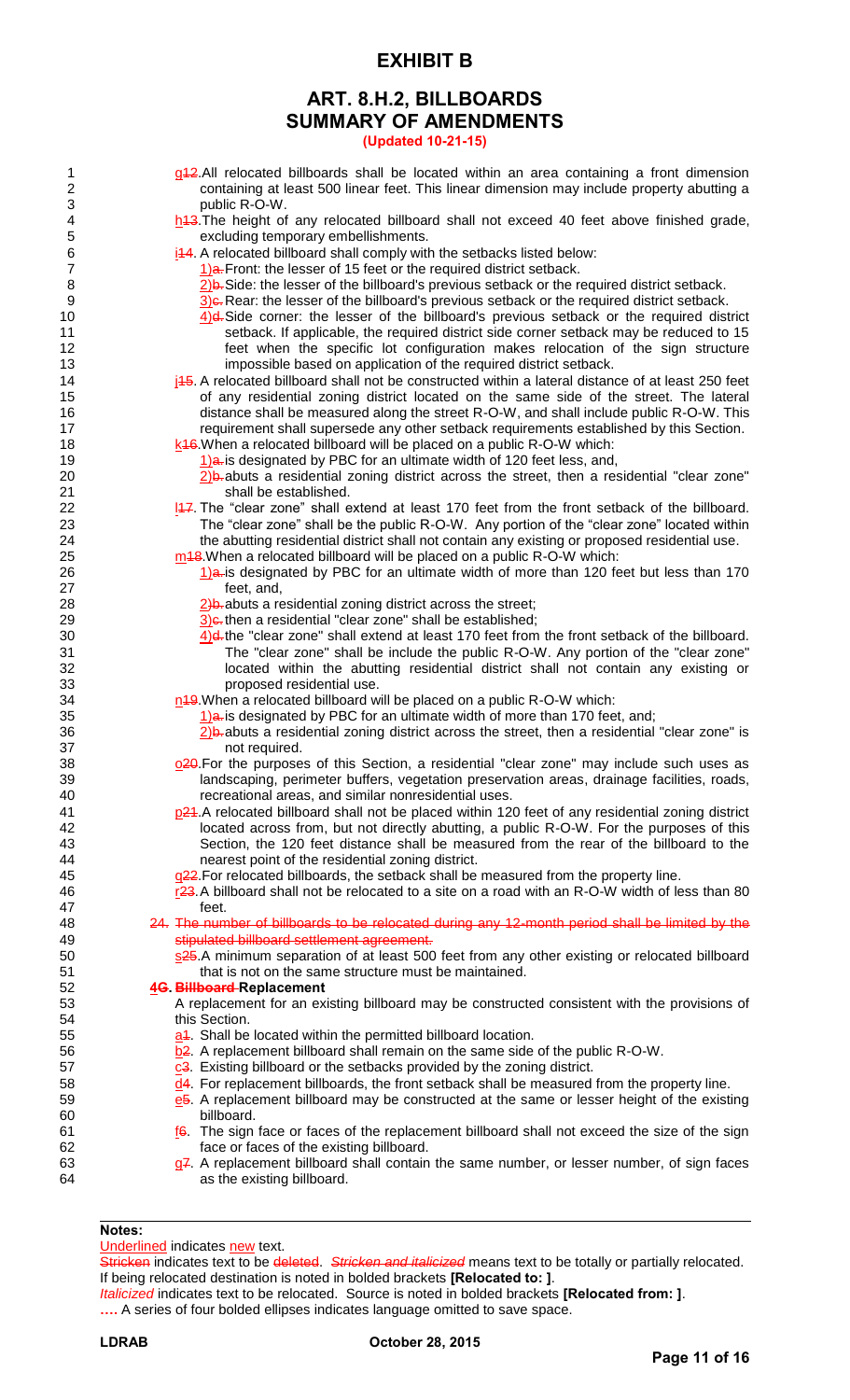### **ART. 8.H.2, BILLBOARDS SUMMARY OF AMENDMENTS**

**(Updated 10-21-15)**

- 1 has. When an existing billboard is located on property that is being or has been acquired for<br>public road R-O-W purposes, the billboard location criteria of this Section may be waived public road R-O-W purposes, the billboard location criteria of this Section may be waived 3 subject to approval of a Type I Waiver. The DRO may approve the Type I Waiver for<br>4 billboard location criteria when the width of the R-O-W to be acquired will not allow 4 billboard location criteria when the width of the R-O-W to be acquired will not allow<br>5 billboard replacement consistent with the intent of this Section. **[Ord. 2012-027]** 5 billboard replacement consistent with the intent of this Section. **[Ord. 2012-027]**  1)a. Supplemental billboard regulations.
	-
- 7 a1) Roof-mounted billboards are prohibited.<br>8 b2) Billboards shall not be relocated to a sit 8 b2) Billboards shall not be relocated to a site on a road with an R-O-W width of less than 80 feet. than 80 feet.
- 10 3— The number of billboards to be relocated during any 12-month period shall be limited 11 **by the stipulated billboard settlement agreement.**
- 12 c4) Billboard illumination shall be directed only towards the billboard face.
- 13 d5) Following execution of the stipulated billboard settlement agreement, bBillboards 14 **with valid registration-permits** shall be legal, conforming structures, and may be 15 repaired and maintained as provided by the applicable building codes of PBC. 16 **Billboards to be removed by the operation of the stipulated billboard settlement** 17 **17 agreement may be repaired and maintained as legal structures. However, any** 18 **Expenses incurred for such repair and maintenance shall the sole responsibility** 19 **19 of the billboard owner, and PBC shall incur no liability for such expenses**
- 20 e6) Registered bBillboards registration permits may be sold, transferred, or 21 exchanged without regard to participation in the stipulated billboard settlement 22 agreement.

## 23 **EH. Repair and Maintenance of Billboards**

All billboards shall be maintained in good repair. Repair and maintenance of billboards shall be exempt from the limitations of Article 1.F, NONCONFORMITIES. Repair and maintenance of billboards shall not include any improvement which increases the height, size, or number of billboard faces. Temporary embellishments may be included as part of normal maintenance and repair of billboards.

## 29 **F<sup>I</sup>. Effect of Annexation**<br>30 1. Any billboard inclu

- 1. Any billboard included within the billboard stipulated settlement agreement that is annexed 31 shall not be eligible for relocation into any the unincorporated area.
- 32 2. Any registered The billboard registration permit for any billboard included within the billboard 33 stipulated settlement agreement that is annexed shall be void upon annexation.

### 34 **GJ. Appeals**

Appeals of any decision by the Zoning Director or Building Director regarding interpretation or 36 implementation of this Section or the billboard stipulated settlement agreement shall be made to 37 the BCC a Hearing Officer in accordance with Article 2.A.1.S, Appeal 1.B, INTERPRETATION OF 38 THE CODE of the ULDC.

U:\Zoning\CODEREV\2015\LDRAB\Meetings\10-28-15\4- Final Packet\Exh. B - Art. 8.H.2, Billboards.docx

### **Notes:**

Underlined indicates new text.

Stricken indicates text to be deleted. *Stricken and italicized* means text to be totally or partially relocated. If being relocated destination is noted in bolded brackets **[Relocated to: ]**.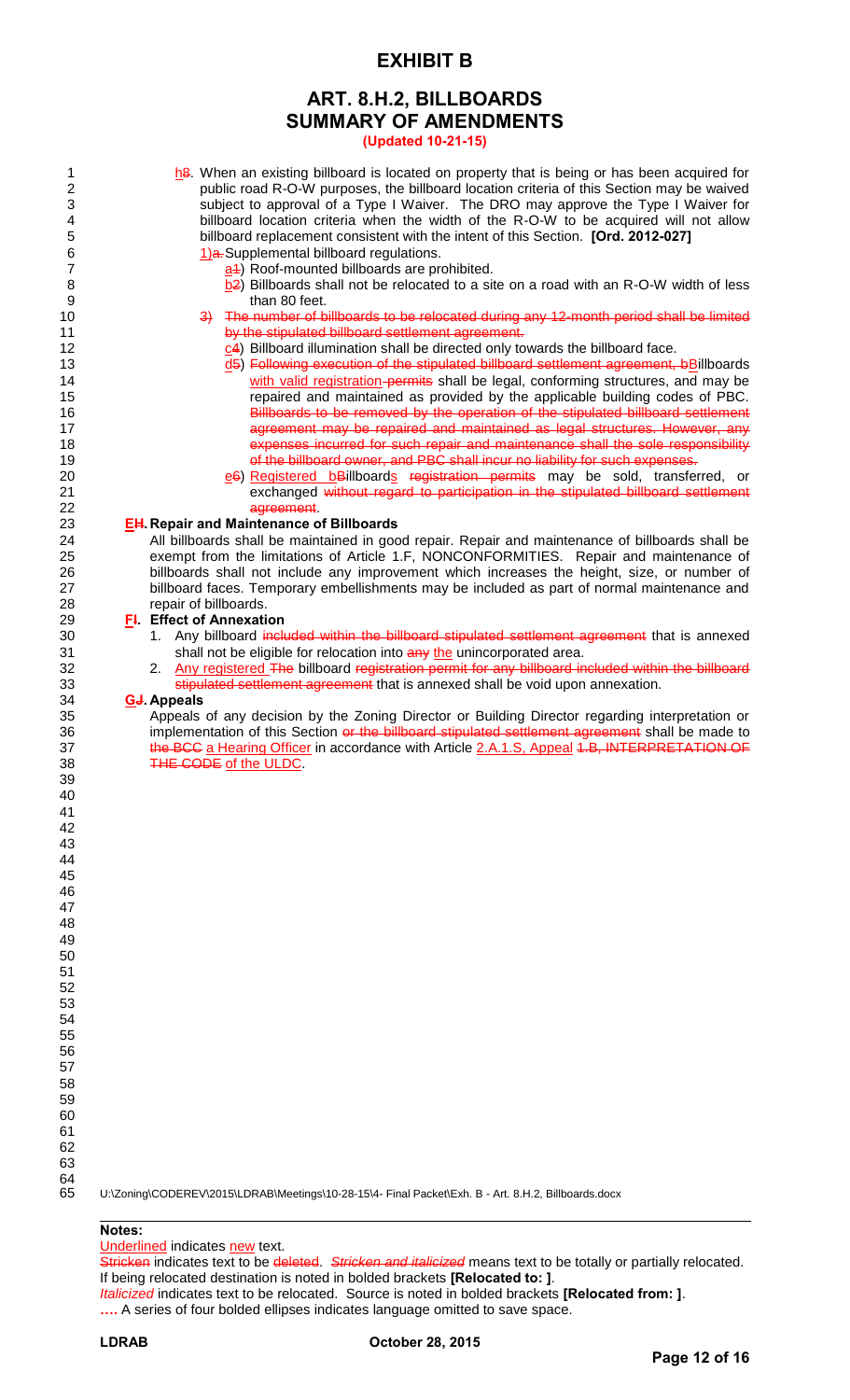### **NORTHLAKE BOULEVARD OVERLAY ZONE (NBOZ) SUMMARY OF AMENDMENTS**

**(Updated 10/23/15)** 

2 **Part 1. ULDC Art. 2.D.6, Type I Waiver (pages 45-46 of 87), is hereby amended as follows:** 

**Reason for amendments:** [Zoning] Reference new Type I Waiver provisions proposed for the Northlake Boulevard Overlay Zone (NBOZ) Design Guidelines outlined in Part 2 of this Exhibit.

#### 4 **CHAPTER D ADMINISTRATIVE PROCESS**

#### 5 **Section 6 Type I Waiver**

#### 6 **A. Purpose**

15

16

36

 $\frac{1}{2}$ 

3

 The purpose of Type I Waivers is to allow flexibility for mixed use or infill redevelopment projects, 8 or site design or layout, where alternative solutions can be permitted, subject to performance criteria or limitations. Waivers are not intended to relieve specific financial hardship nor circumvent the intent of this Code. A Waiver may not be granted if it conflicts with other sections of this Code, or the Florida Building Code. **[Ord. 2011-016]**

#### 12 **B. Applicability**

13 Requests for Type I Waivers shall only be permitted where expressly stated within the ULDC: 14 **[Ord. 2011-016] [Ord. 2012-027]**

|  | Table 2.D.6.B - Summary of Type I Waivers |
|--|-------------------------------------------|
|  |                                           |

| <b>Type I Waiver Summary List</b>                                                        |  |  |  |  |
|------------------------------------------------------------------------------------------|--|--|--|--|
| Glades Area Overlay (GAO)                                                                |  |  |  |  |
| Northlake Boulevard Overlay Zone (NBOZ) Design Guidelines                                |  |  |  |  |
| Infill Redevelopment Overlay (IRO)                                                       |  |  |  |  |
| Urban Redevelopment Overlay (URAO)                                                       |  |  |  |  |
| Lifestyle Commercial Center (LCC)                                                        |  |  |  |  |
| Required Parking for Location Criteria Exception in Type I Restaurant with Drive Through |  |  |  |  |
| Commercial Greenhouse Loading Zones                                                      |  |  |  |  |
| Solid Waste Transfer Station Landscape Buffer Planting                                   |  |  |  |  |
| Screening for Room Mounted Mechanical Equipment                                          |  |  |  |  |
| Green Architecture                                                                       |  |  |  |  |
| Eliminate or Reduce Loading Standards                                                    |  |  |  |  |
| Requirements for Walls or Fences Where Adjacent to Existing Walls                        |  |  |  |  |
| Billboard Replacement - Billboard Location Criteria                                      |  |  |  |  |
| Required Parking for Community Vegetable Garden                                          |  |  |  |  |
| Incompatibility Buffers for Recreation or Civic Pods, Areas or Tracts                    |  |  |  |  |
| <b>PUD Informational Signs</b>                                                           |  |  |  |  |
| Ord. 2012-027] [Ord. 2014-025] [Ord. 2015-031]                                           |  |  |  |  |

#### 17 **C. Standards**

18 When considering whether to approve, approve with conditions, or deny a Type I Waiver request, 19 the DRO shall consider the following standards in addition to any other standards applicable to 20 the specific Waiver as contained in this Code: **[Ord. 2010-022] [Ord. 2011-016] [Ord. 2012-027]**

- 21 1. The Waiver does not create additional conflicts with other requirements of the ULDC, and is 22 consistent with the stated purpose and intent for the Zoning district or Overlay; **[Ord. 2010-** 23 **022] [Ord. 2011-016] [Ord. 2012-027]**
- 24 2. The Waiver will not cause a detrimental effect on the overall design and development<br>25 standards of the project, and will be in harmony with the general site layout and design standards of the project, and will be in harmony with the general site layout and design 26 details of the development; and, **[Ord. 2010-022] [Ord. 2012-027]**
- 27 3. The alternative design option recommended as part of the Waiver approval, if granted, will<br>28 on the diversely impact adjacent properties. **[Ord. 2010-022] [Ord. 2012-027]** 28 not adversely impact adjacent properties. **[Ord. 2010-022] [Ord. 2012-027]**

35 This space intentionally left blank.

**Notes:** 

- Underlined indicates new text.
- Stricken indicates text to be deleted. If being relocated, or partially relocated, destination is noted in bolded brackets **[Relocated to: ]** or **[Partially relocated to: ]**.
- *Italicized* indicates relocated text. Source is noted in bolded brackets **[Relocated from: ]**.
- **….** A series of four bolded ellipses indicates language omitted to save space.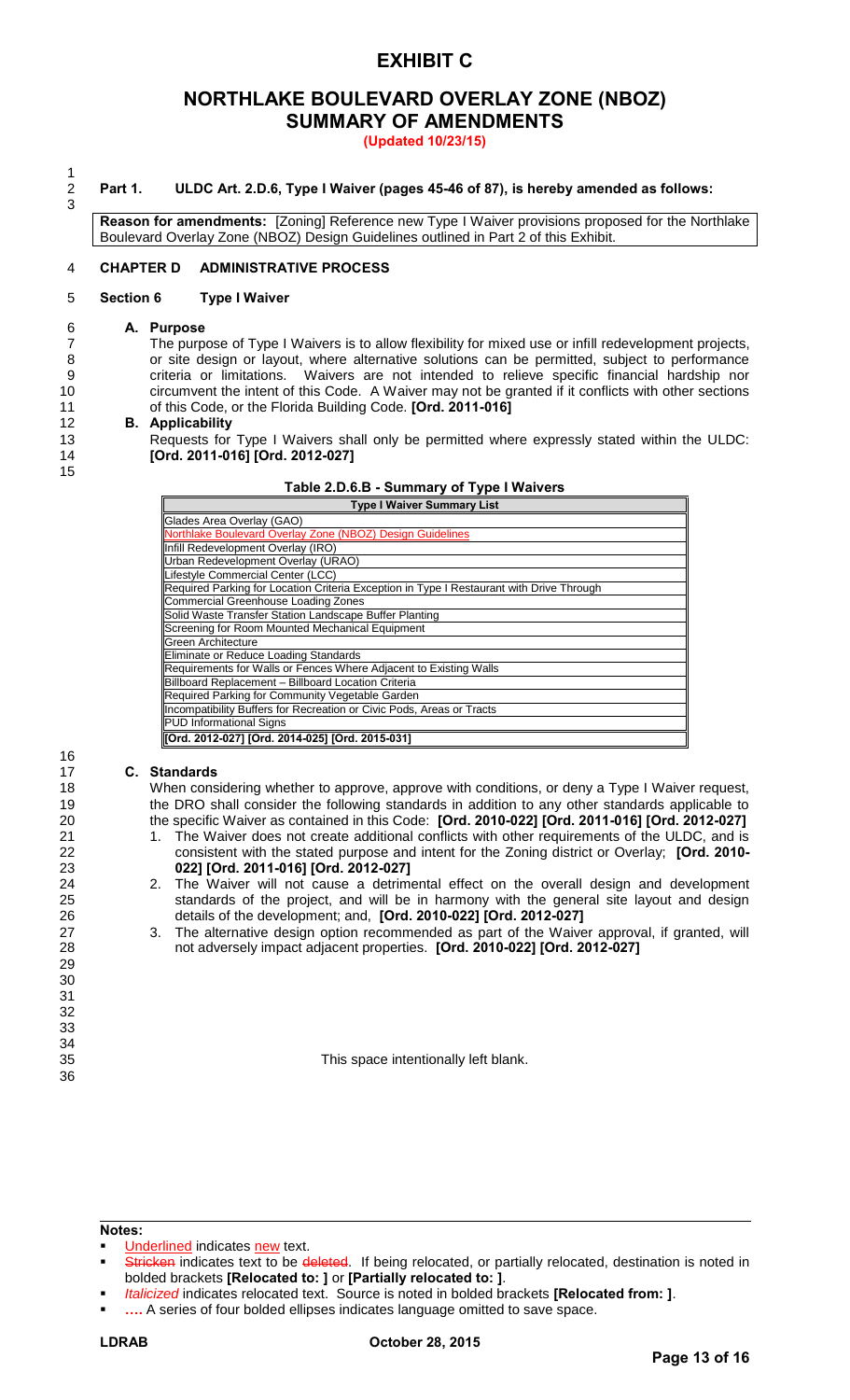### **NORTHLAKE BOULEVARD OVERLAY ZONE (NBOZ) SUMMARY OF AMENDMENTS**

**(Updated 10/23/15)** 

 $\frac{2}{3}$ 4

### 2 **Part 2. ULDC Art. 3.B.8, Northlake Boulevard Overlay Zone (NBOZ) (pages 30-32 of 234), is**  3 **hereby amended as follows:**

**Reason for amendments:** [Zoning] The Northlake Boulevard Overlay Zone (NBOZ) is based on an Inter-local Agreement between Lake Park, North Palm Beach, Palm Beach Gardens, and Palm Beach County. The proposed amendments will better align the County's application of the NBOZ Design Guidelines with partner municipalities. Palm Beach County is the last participant in the NBOZ Inter-local to retain a deadline for compliance with the Design Guidelines, which has oft been cited as a burden for affected unincorporated area property owners (17 remaining as of 2015), and some of the municipalities allow for greater flexibility through provisions allowing for use of Waivers.

**Background and Summary:** As explained in Art. 3.B.8.A, Purpose and Intent (see below), the NBOZ was a multi-jurisdictional effort that sought to improve the overall appearance of properties fronting Northlake Boulevard from U.S. 1 westward to Military Trail. This was to be accomplished through adoption of the NBOZ Design Guidelines, which established a regulatory framework that in most cases strengthened certain development regulations such as sign standards, with the broader purpose of providing a more unified approach to redevelopment along a corridor that is governed by four separate jurisdictions.

The NBOZ Design Guidelines can be found online here: [http://www.pbcgov.com/pzb/epzb%20uldc/Northlake/DesignGuide\\_Northlake\\_Blvd\\_Ovrly\\_District.pdf](http://www.pbcgov.com/pzb/epzb%20uldc/Northlake/DesignGuide_Northlake_Blvd_Ovrly_District.pdf)

The "Design Guidelines" is not a stand-alone Code, but is used in combination with each jurisdictions development regulations, which can be difficult for both applicants and staff in some scenarios. When applying the ULDC and Design Guidelines, the more restrictive provision shall prevail. However, since the adoption of the "Design Guidelines" the County has updated various signage, landscaping and architectural standards within the ULDC to reflect an overall trend towards improving the aesthetics of all development or redevelopment within the County. Subsequently, while still less stringent in some instances, most County standards may be generally consistent with, or exceed, the older standards included in the Design Guidelines.

Under Art. I,.4-4.D, Waivers and Variances, the "Design Guidelines" specifically recognize that partner jurisdictions may allow for Waivers or Variances from certain standards. However, Palm Beach County only has provisions that allow for Variances within the NBOZ. Recently, industry approached the County and the NBOZ Task Force requesting consideration of changes that would greatly revise certain signage or landscaping standards, which neither entity supported. In discussing alternative solutions and in recognition of Waiver provisions offered by other jurisdictions, the County proffered a compromise that would establish administrative Waivers from the Design Guidelines, provided that any Waiver granted would further the purpose and intent of the "Design Guidelines."

As the proposed Waivers only apply to the "Design Guidelines", any deviations from the County's ULDC, or other NBOZ Design Guidelines not specified, would require approval of a Variance, or other Waiver, if permitted.

13 (This space intentionally left blank)

**Notes:** 

Underlined indicates new text.

Stricken indicates text to be deleted. If being relocated, or partially relocated, destination is noted in bolded brackets **[Relocated to: ]** or **[Partially relocated to: ]**.

*Italicized* indicates relocated text. Source is noted in bolded brackets **[Relocated from: ]**.

**….** A series of four bolded ellipses indicates language omitted to save space.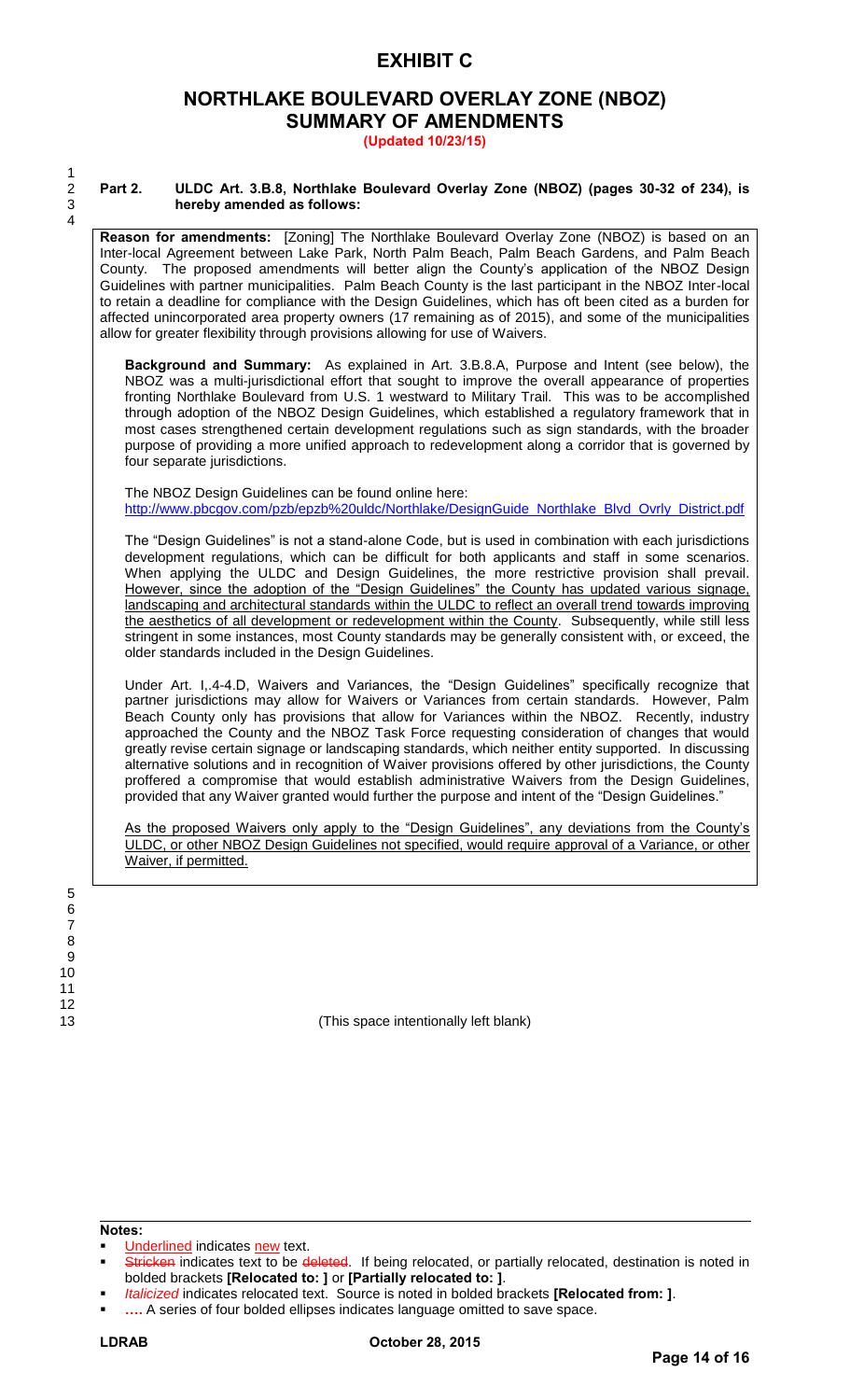### **NORTHLAKE BOULEVARD OVERLAY ZONE (NBOZ) SUMMARY OF AMENDMENTS**

**(Updated 10/23/15)** 

#### **CHAPTER B OVERLAYS**

#### **Section 8 NBOZ, Northlake Boulevard Overlay Zone**

### **A. Purpose and Intent**

The purpose and intent of the NBOZ is to encourage improvement, enhancement, renovation, 5 and/or redevelopment of the Northlake Boulevard Corridor and to provide criteria by which to<br>6 **by Frange and Torry Correly Corridor** The Citeria outlined in review development/redevelopment within the Overlay Zoning District. The criteria outlined in "Design Guidelines: Northlake Boulevard Overlay Zoning District (NBOZ)" will serve to unify commercial development along the corridor and provide a positive collective identity for the corridor. These regulations were prepared under the guidance of the Northlake Boulevard Corridor Task Force (NBCTF) – an intergovernmental task force created by Interlocal agreement composed of two representatives each from PBC, the Town of Lake Park, the Village of North Palm Beach and the City of Palm Beach Gardens. **[Ord. 2011-016]**

#### **B. Applicability**

14 The provisions of the NBOZ, as outlined in "Design Guidelines: Northlake Boulevard Overlay Zoning District (NBOZ)" prepared by Michael Redd & Associates, and dated March 11, 2002, which are incorporated herein by reference, shall apply to all proposed development order 17 applications within the boundaries of the NBOZ, as described in Article 3.B.89.C, Boundaries.<br>18 **C. Boundaries** 

#### **C. Boundaries**

 The NBOZ includes the public R-O-W for Northlake Boulevard and all properties along Northlake Boulevard from Military Trail to U.S. Highway One for one property depth north and south of Northlake Boulevard, including the street intersection properties at U.S. Highway One and at Military Trail. Unincorporated portions of the NBOZ include portions of Section 18, Township 42, Range 43; Section 17, Township 42, Range 43; Section 24, Township 42, Range 42; and Section 19, Township 42, Range 43, as indicate[d in the Official Zoning Map.](http://epzb/uldc/LinkToSectionLink.asp?bookmark_seq=4073) 

#### **D. Conflict**

 In the event of a conflict between the NBOZ and other applicable regulations, the more restrictive regulation shall prevail.

**Reason for amendments:** [Zoning] Delete deadline to comply with NBOZ Design Guidelines for Signage and Landscaping, for consistency with other jurisdictions participating in the NBOZ Inter-local Agreement. Palm Beach County is the last participant in the NBOZ Inter-local to retain a deadline for compliance.

| 29 |    |                                                                                                 |
|----|----|-------------------------------------------------------------------------------------------------|
| 30 |    | <b>Deadline to Comply with Requirements for Signage and Landscaping</b>                         |
| 31 |    | The deadlines to comply with signage and landscaping requirements contained in the provisions   |
| 32 |    | of the Design Guidelines for the NBOZ are hereby extended to July 5, 2016.<br>$I$ Ord $2011$    |
| 33 |    | <del>[Ord. 2014-025]</del>                                                                      |
| 34 |    | <b>Notice to Property Owners</b>                                                                |
| 35 |    | Written certified notice shall be provided by PBC Zoning to the property owner at least one     |
| 36 |    | year in advance of the July 5, 2016 deadline. [Ord. 2011-016] [Ord. 2014-025]                   |
| 37 | Е. | <b>Type I Waivers for NBOZ Design Guidelines</b>                                                |
| 38 |    | An applicant may apply for Type I Waivers for development standards contained within the NBOZ   |
| 39 |    | Design Guidelines in accordance with Article 2.D.6, Type I Waivers.<br>Applications for Type I  |
| 40 |    | Waivers shall be expressly limited to Sections listed in Table 3.B.8.E, Type I Waivers for NBOZ |
| 41 |    | Design Guidelines. Type I Waiver requests shall be submitted concurrently with any other DRO    |
| 42 |    | application request for Public Hearing certification, where applicable.                         |
| 43 |    |                                                                                                 |
| 44 |    |                                                                                                 |
| 45 |    |                                                                                                 |
| 46 |    |                                                                                                 |
| 47 |    |                                                                                                 |

(This space intentionally left blank)

**Notes:** 

**….** A series of four bolded ellipses indicates language omitted to save space.

Underlined indicates new text.

Stricken indicates text to be deleted. If being relocated, or partially relocated, destination is noted in bolded brackets **[Relocated to: ]** or **[Partially relocated to: ]**.

*Italicized* indicates relocated text. Source is noted in bolded brackets **[Relocated from: ]**.